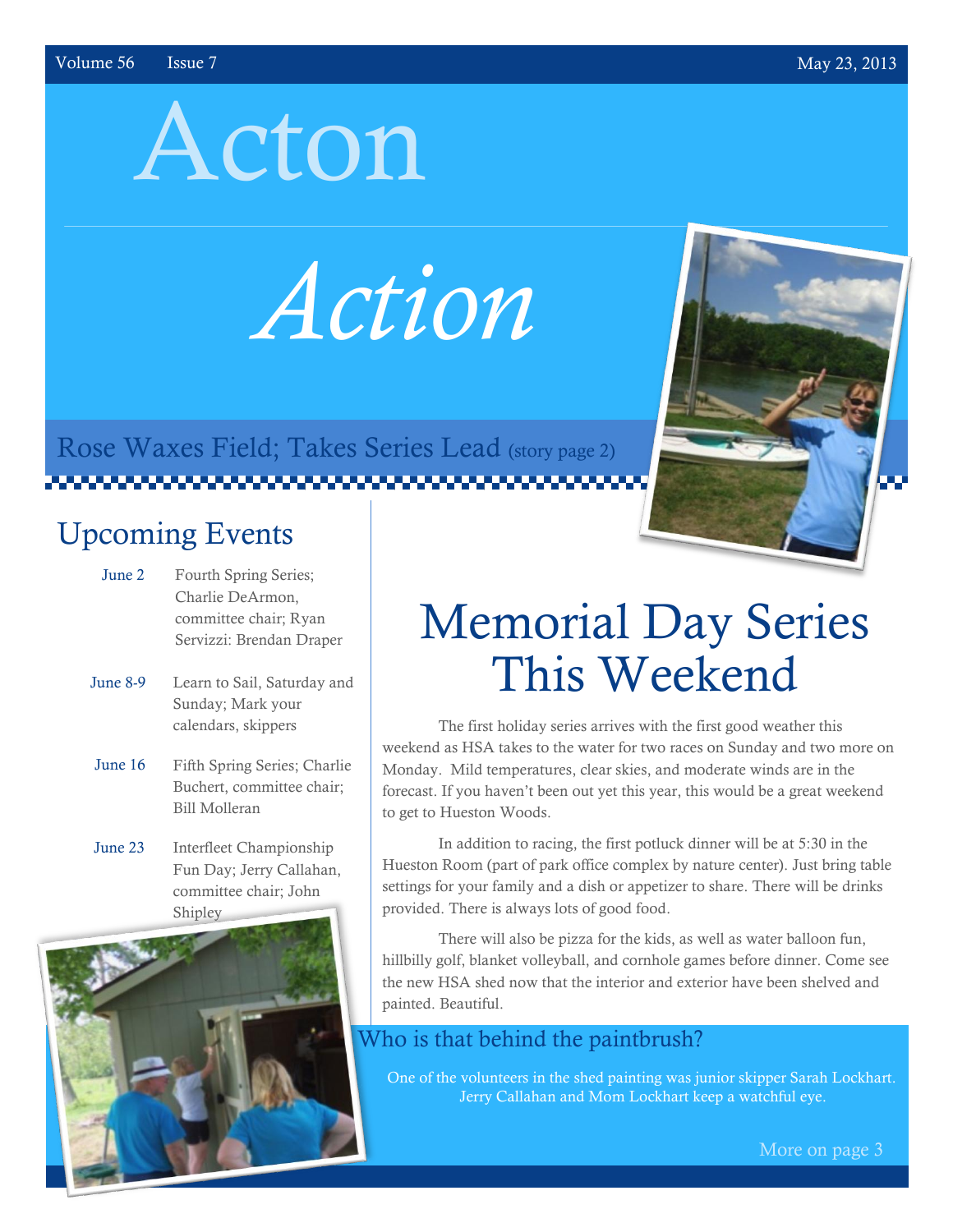

### Sunfish Series Begins with… a Whimper!

#### Rose Schultz Beats Light Wind, Glassy Lake, and a Whole Gang of Competition To Take First Singlehanded

As if you haven't noticed, it has been beautiful all this week. And there has been wind. Good wind. Pleasant, cooling, strong wind.

Last Sunday? Not so much. After being towed to the start line, (the first of many hints that this was not a good idea), the race boat guys

got off three "races" before throwing in the towel. Chair Roger Henthorn commissioned a 4<sup>th</sup> race to the docks and we all said "Aye!"

After beating us all on the triangle, Rose Schultz also beat us to the docks. Rose was in command of all of her pitches on this lightest

of light air days and put together a couple of bullets to go with two 3's.

Mike Wier also took two bullets and finished a close second.

Afterwards, Sunfish Island turned into a picnic as post race refreshments were broken out. Plenty of barging there on the tailgate.

### Sunfish Singlehanded Series Results So Far

| 1. Rose Schultz     | 3131              | 8  |
|---------------------|-------------------|----|
| 2. Mike Wier        | 1414              | 10 |
| 3. Jerry Brewster   | 4345              | 16 |
| 4. Mike Stratton    | 10 2 2 8          | 20 |
| 5. Kevin DeArmon    | 7683              | 24 |
| 6. Charlie DeArmon  | $5 - 7 - 11 - 2$  | 25 |
| 7. Brianna Brewster | $2 - 5 - 10 - 10$ | 27 |
| 8. Brendan Draper   | 6859              | 28 |
| 9. Megan DeArmon    | 8966              | 29 |
| 10. Sarah Lockhart  | 9 10 7 7          | 33 |
| 11. Ryan Servizzi   | 11 11 9 11        | 42 |

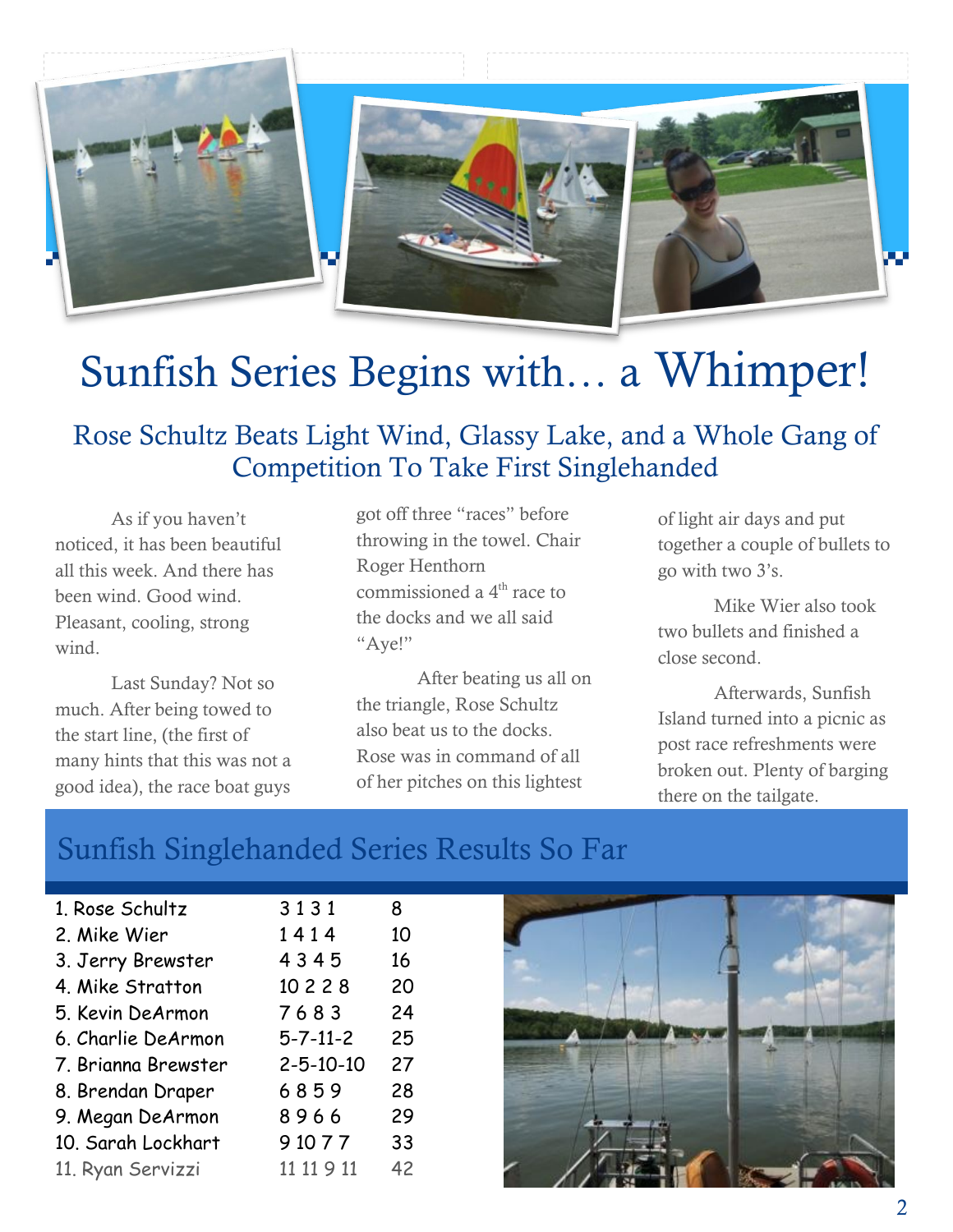

### Two Days. Two Barns. Done. Pete Style

HSA Shed and Marina Storage Building Painted Over Last Weekend

Under the capable leadership and effort of Sunfisher Pete Peters, our storage shed has been built, shelved and painted. Pete also supervised the installation of storage racks for Sunfish rudders and daggerboards. And they are nifty.

A good number of volunteers helped out in the painting. The olive green siding color and beige trim are attractive and in harmony with the park surroundings.

Funding for the building came from primarily two sources: the Junior Camp Fund and the Y-Flyer Fleet 25 account. The building's cost was nearly \$6000.

Pete headed the project and met his goal of having both our building and the marina building ready for the Memorial Day Weekend. After many years of delays in either approval or financing, the long awaited project is done, largely thanks to new park manager Mark Lockhart's involvement and Pete's initiative.

If you would like

to store your Sunfish blades in the shed, see Pete.

Many thanks to the paint crew which consisted of Pete, his sonin-law Chris Beebe (who brought a marvelous paint sprayer), Roger Henthorn, Bobbie Bode, and Jerry and Joann Callahan.





Who says Joann can't paint worth a squat. She is doing both.